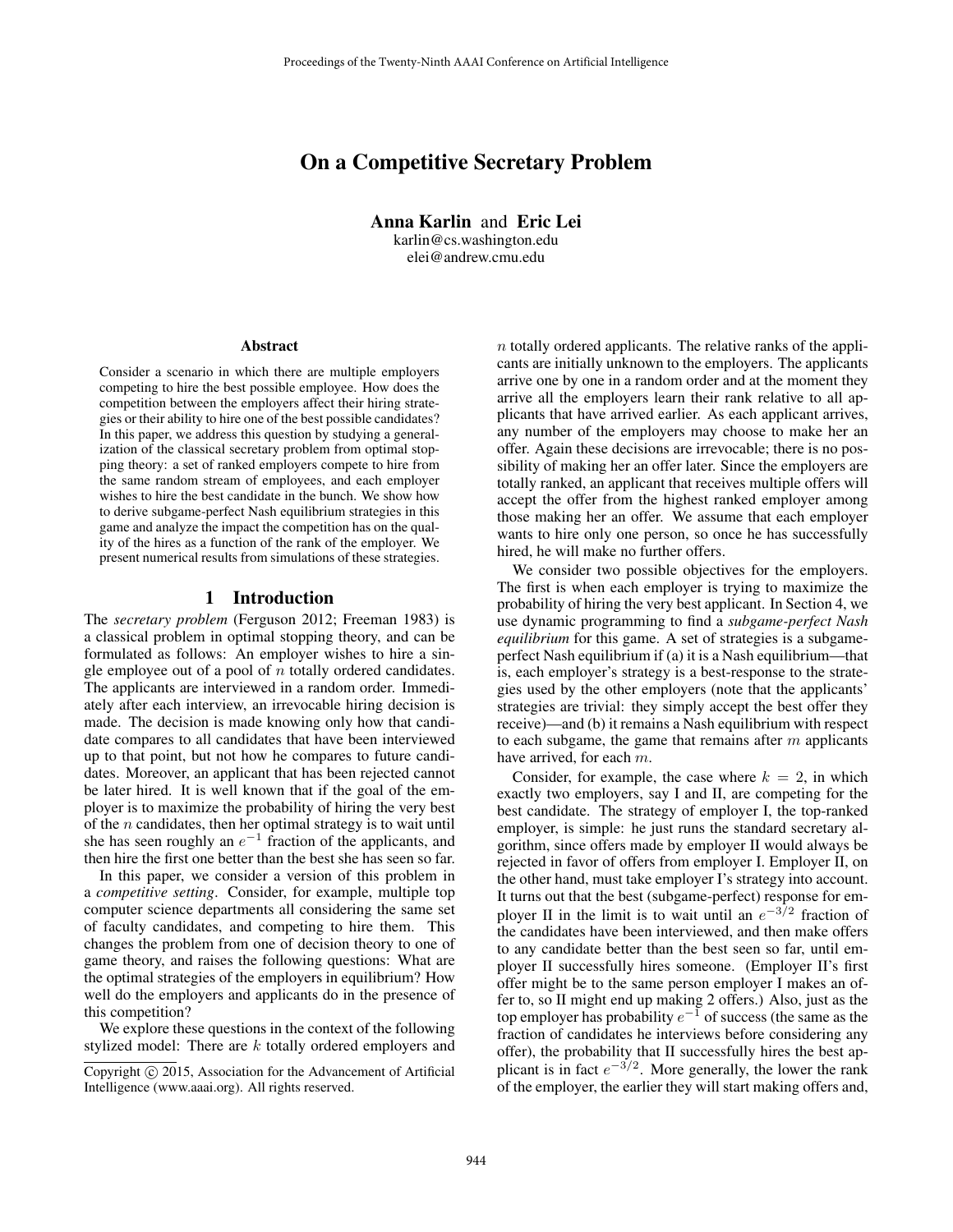of course, the lower their probability of success.

The second objective we consider is when, for each  $i$ , the  $j$ -th ranked employer seeks to hire any one of the top  $j$ applicants. In Section 5, we show how to find a subgameperfect Nash equilibrium for this objective. Specifically, we show that the structure of the unique subgame-perfect equilibrium strategies used is the following: Consider, say the  $j$ -th ranked employer. Then there is a set of numbers  $\alpha_1 > \alpha_2 > \cdots > \alpha_j$  between 0 and 1 such that employer  $j$  will attempt to make an offer to the  $i$ -th best applicant so far or better after an  $\alpha_i$  fraction of applicants have been seen. However, these thresholds vary over time, depending on whether higher ranked employers have already hired someone or not. After higher-ranked employers have hired, the thresholds increase, i.e., an employer's standards go up as applicants are snapped up by higher ranked employers and competition from these employers has ceased.

For each of the solutions we find, we present numerical results of simulations.

## 2 Related Work

The secretary problem and its solution first appeared roughly sixty years ago (Flood 1958; Gardner 1966). They are wellknown and have been discussed in many literature reviews (Freeman 1983; Ferguson 1989). The optimal strategy and proof of its optimality can be derived in many ways. For instance, it may be derived through a direct probabilistic proof (Ferguson 2012). Additionally, one could use a new algorithm called the Odds algorithm, which more generally computes optimal strategies for a variety of optimal stopping problems (Bruss 2000).

There is an abundance of research on generalizations and extensions of the secretary problem. Optimal strategies have been found for the non-competitive case where a single person wishes to hire one of the top few applicants (Frank and Samuels 1980). Other authors have considered this latter setting as well while limiting the possible strategies to those that use at most two thresholds; these yield a very good approximation to optimal (Dietz, van der Laan, and Ridder 2011). Separately, a competitive environment has been introduced in which multiple identical employers try to hire the best applicant, but the applicants cannot distinguish between the employers (Immorlica, Kleinberg, and Mahdian 2006). So when multiple offers are received, the applicant accepts one at random. Thus, the equilibrium strategies for all employers are the same, but with timing shifted earlier and earlier as the number of employers grows. Another variant has been considered in which only the second-best applicant is desired (Vanderbei 1980). The author gives the exact optimal probability of success for even  $n$  and shows that it approaches  $1/4$  for large *n*.

### 3 The Game

We summarize the game to be studied: There are  $k$  employers and  $n$  applicants. The  $n$  applicants arrive one at a time in a random order. We make two key assumptions:

1. The applicants are of unknown but strictly comparable quality.

2. All applicants rank the employers in the same way, and this ranking is publicly known.

We refer to the  $j$ -th ranked employer as employer  $j$ .

As each applicant arrives, any employer who has not yet hired anyone can decide to make that applicant an offer. These offers are made simultaneously. If the applicant receives one or more offers, she will choose the employer with the best ranking.

An employer strategy specifies, for each applicant  $i$ , given the relative ranking of applicants 1 through  $i$ , whether or not to make an offer to that applicant (assuming no previous offer made was accepted). The optimal strategy for an employer depends on the strategies employed by the other employers.

The two games we consider differ in the payoff structure. In both games, we consider only strategies that are in subgame-perfect Nash equilibrium. The key observation that enables us to compute these strategies is that they can be computed inductively. This is because employer  $j$  has competition only from employers 1 through  $j - 1$ . Thus, the top-ranked employer does not need to consider competition at all, and simply runs the optimal strategy. Given this strategy, the optimal strategy for the second-ranked employer can be computed, and so on, yielding a set of strategies in equilibrium.

*Remark:* For brevity, we will sometimes refer to the optimal strategies in subgame-perfect Nash equilibrium simply as "optimal strategies".

## 4 Hiring Only the Best

This section derives the subgame-perfect Nash equilibrium strategies in the competitive setting in which every employer wants to hire *only the top-ranked applicant*. In other words, the value of the game to an employer is 1 if they hire the top-ranked applicant, and 0 otherwise. A particular set of strategies, one per employer, yields a certain probability of success to that employer, the probability of successfully hiring the best applicant.

It will be convenient, rather than talk about the probability of success, to talk about the probability of *failure* of a class of strategies. This is called the *risk* of a class of strategies.

### Solution via Dynamic Programming

Let  $R_i(i)$  be the optimal risk, or minimum probability of failure, for employer  $j$  among rules that reject the first  $i$  applicants, assuming that (a) the  $j-1$  higher ranked employers are using their optimal strategies, and, (b) none of these  $j$ employers have hired from the first  $i$  applicants. This function depends implicitly on  $n$ . Given an integer  $T$  between 0 and n, define threshold strategy  $T$  to be the following: reject the first  $T$  applicants and then make an offer to any applicant better than all applicants seen so far. Note that an employer's offer could be rejected in favor of a higher-ranked employer, in which case the employer continues to make offers to "best so far" applicants.

Theorem 1. *For each* n *and each* j *between* 1 *and* k*, there is a unique number*  $T_j$ *, the optimal threshold, such that em-*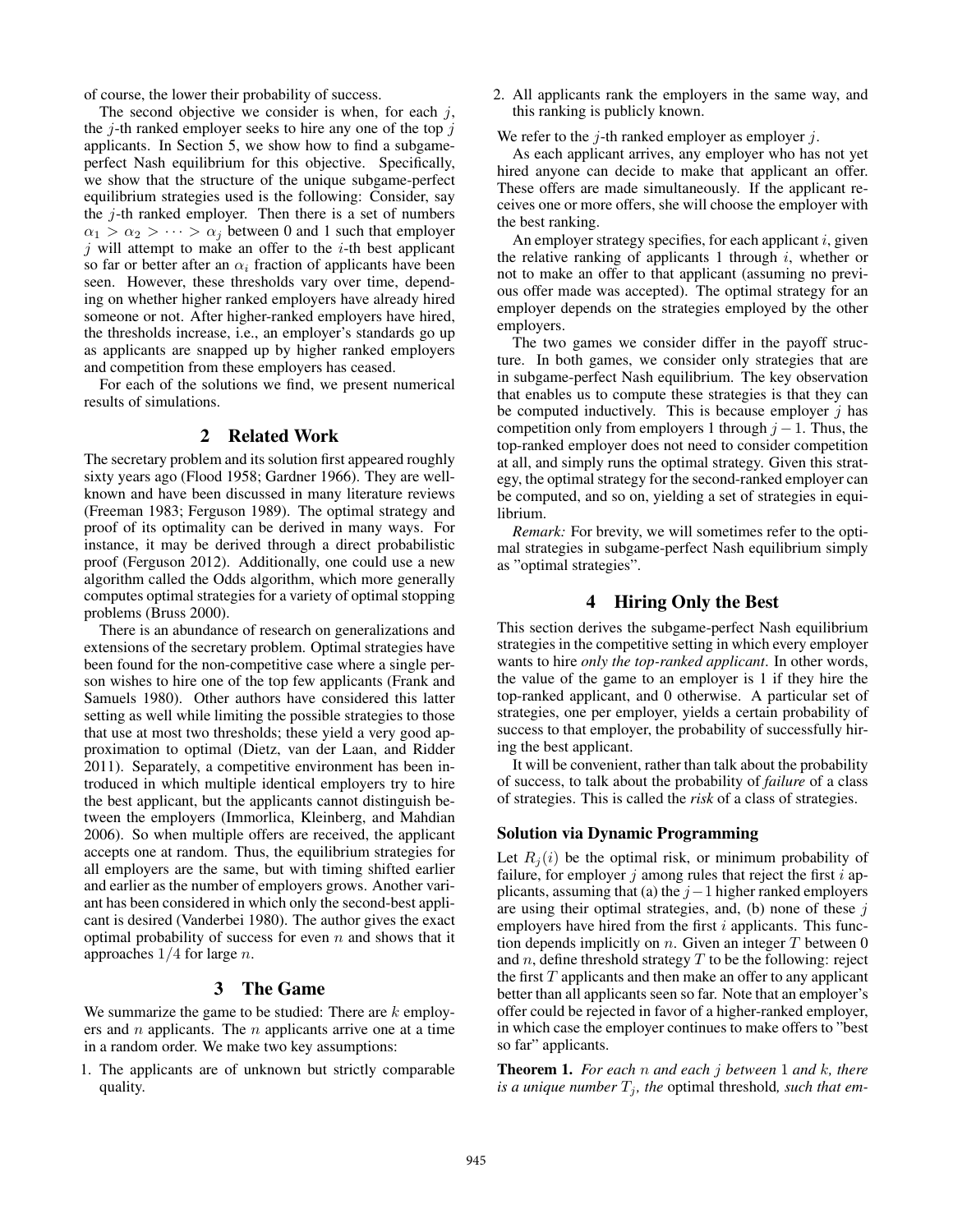*ployer* j*'s optimal strategy in equilibrium is to play threshold strategy*  $T_i$ *. Furthermore,*  $T_i$  *is given by* 

$$
T_j = \min\{i : R_j(i) \ge 1 - \frac{i}{n}\} - 1.
$$

*Additionally,*  $T_{j-1} \geq T_j$  *for all j. (Define*  $T_0 = n$ *.)* 

*Proof.* We induct on k. The proof of the base case  $(k = 1)$ is a special case of the proof of the induction step below. Hence, for brevity, we omit it.

Suppose the theorem holds for  $1, 2, \ldots, k - 1$ , and that employers 1 through  $k - 1$  are playing their optimal strategies. (For  $k = 1$ , this assumption is vacuous.) We derive player k's best response by backwards induction. Suppose for now that none of the employers has hired any of the first *i* applicants. By hypothesis  $T_{k-1} \leq T_{k-2} \leq \cdots \leq T_1$ . For employer k, there are two cases. When  $i \leq T_{k-1}$ , the employer has the option of making an offer to the  $i$ -th applicant if the applicant is ranked best so far. (Obviously, no employer would ever make an offer to an applicant that is not best so far.) In this case we have

$$
R_k(i-1) = \frac{1}{i} \min\{R_k(i), 1 - \frac{i}{n}\} + (1 - \frac{1}{i})R_k(i) \quad (1)
$$

This is because there is a  $1/i$  chance that the *i*-th applicant is the best so far. If it is, the chance that it is the best overall is  $i/n$ , the probability that the best overall is in the first i. So the risk of making an offer is  $1 - i/n$ . Thus the optimal risk is the minimum of  $1 - i/n$  and  $R_k(i)$ , the risk of rejecting the  $i$ -th applicant. If the  $i$ -th is not the best so far, the optimal risk is simply  $R_k(i)$ .

When  $i > T_{k-1}$ , employer k cannot hire an applicant ranked best so far because a higher ranked employer will also make an offer, and their offer will be successful. In this case we have

$$
R_k(i-1) = \frac{1}{i}R_{k-1}(i) + (1 - \frac{1}{i})R_k(i).
$$
 (2)

This is because in the  $1/i$  chance that i is the best so far, some higher-ranked employer will hire. Then the optimal risk becomes  $R_{k-1}(i)$  because there are only  $k-1$  employers looking to hire among employers 1 through  $k$ , so any strategy used by employer  $k$  after this hire would have an identical outcome to the same strategy used by employer  $k - 1$  when no one has hired. If the *i*-th applicant is not best so far, the risk is simply  $R_k(i)$ .

Let  $T$  be given by

$$
T = \min\{i : R_k(i) \ge 1 - \frac{i}{n}\} - 1.
$$
 (3)

Note that T exists since  $R_k(n) = 1$ .

For all  $k > 1$ , employers k and  $k - 1$  have access to the same set of strategies and receive identical outcomes for the same strategy, except for situations in which they both make an offer to the best overall applicant and only employer  $k - 1$ 's is accepted. Therefore,  $R_k(i) \geq R_{k-1}(i)$ , so if  $R_{k-1}(i) \geq 1 - i/n$ , then  $R_k(i) \geq 1 - i/n$ . It follows that  $T \leq T_{k-1}$ . (This fact is trivial for  $k = 1$ .)

It can be seen from  $(1, 2)$  that  $R_k$  is nondecreasing, while  $1 - i/n$  is decreasing. Therefore,  $R_k(i) \geq 1 - i/n$  for all  $i > T$ , and  $R_k(i) < 1 - i/n$  for all  $i \leq T$ . When the *i*th applicant is best so far, the chance of success of hiring is higher than the best chance by rejecting if and only if  $i > T$ . It follows that there is a unique optimal strategy, namely the threshold strategy  $T_k = T$ .

We have shown that threshold strategy  $T$  is optimal at any index  $i$  such that none of employers 1 through  $k$  has hired any of the first  $i$  applicants. It remains to be shown that this holds when  $\ell$  of these employers have hired, for every  $1 \leq \ell < k$ . When  $\ell$  employers have hired, there are exactly  $k - \ell$  employers looking to hire among employers 1 through  $k$ . Then any strategy used by employer  $k$  after these hires would have an identical outcome to the same strategy used by employer  $k-\ell$  when no one has hired. So it is optimal for employer k to play threshold strategy  $T_{k-\ell}$ . The most recent hire was made at an index  $i \geq T_{k-\ell} \geq T$  since  $T_{k-\ell}$  is the first index at which  $\ell$  employers potentially make offers. If employer  $k$  was already playing  $T$  before these hires, then there is no difference in switching to  $T_{k-\ell}$ . Therefore, T is optimal.

 $\Box$ 

The dynamic program and thresholds can be numerically computed by the following algorithm.

$$
T_0 \leftarrow n
$$
  
for  $j = 1, ..., k$  do  

$$
R_j(n) \leftarrow 1
$$
  
for  $i = n - 1, ..., 0$  do  
if  $i \leq T_{j-1}$  then  

$$
R_j(i) \leftarrow
$$
 value from (1)  
else  

$$
R_j(i) \leftarrow
$$
 value from (2)  
end if  
end for  

$$
T_j \leftarrow
$$
 value from (3)  
end for

For each j, the algorithm takes  $\Theta(n)$  time to compute  $R_j$  and  $O(n)$  time to compute  $T_j$ . Therefore, the algorithm takes  $\Theta(kn)$  time.

#### Probability of Success Equals Threshold

Next, we show that, as  $n$  approaches infinity, the probability that an employer hires the best applicant approaches the optimal threshold as a fraction of  $n$ . The following theorem and proof is analogous to Theorem 1 in a related paper (Immorlica, Kleinberg, and Mahdian 2006).

**Theorem 2.** Let  $T_j$  be the optimal threshold for the j-th *employer in equilibrium, as determined by Theorem 1. Then*

$$
\lim_{n \to \infty} Pr(j \text{ hires best}) = t_j := \lim_{n \to \infty} \frac{T_j}{n}.
$$

*Proof.* Fix j. Assume employers 1 through  $j - 1$  use their optimal thresholds  $t_1, \ldots, t_{j-1}$ . Let t be the threshold used by employer j, not necessarily  $t_i$ . Let  $f(t)$  denote the probability that employer  $j$  hires the best applicant using threshold t. We show below that there is a constant  $C$  such that  $f(t) = t \log(1/t) + Ct$  when  $t \in (0, t_{i-1}]$ . Since  $t_j = \arg \max f(t)$  and  $t_j \in (0, t_{j-1}]$ , we have

$$
0 = f'(t_j) = \log(1/t_j) - 1 + C = f(t_j)/t_j - 1
$$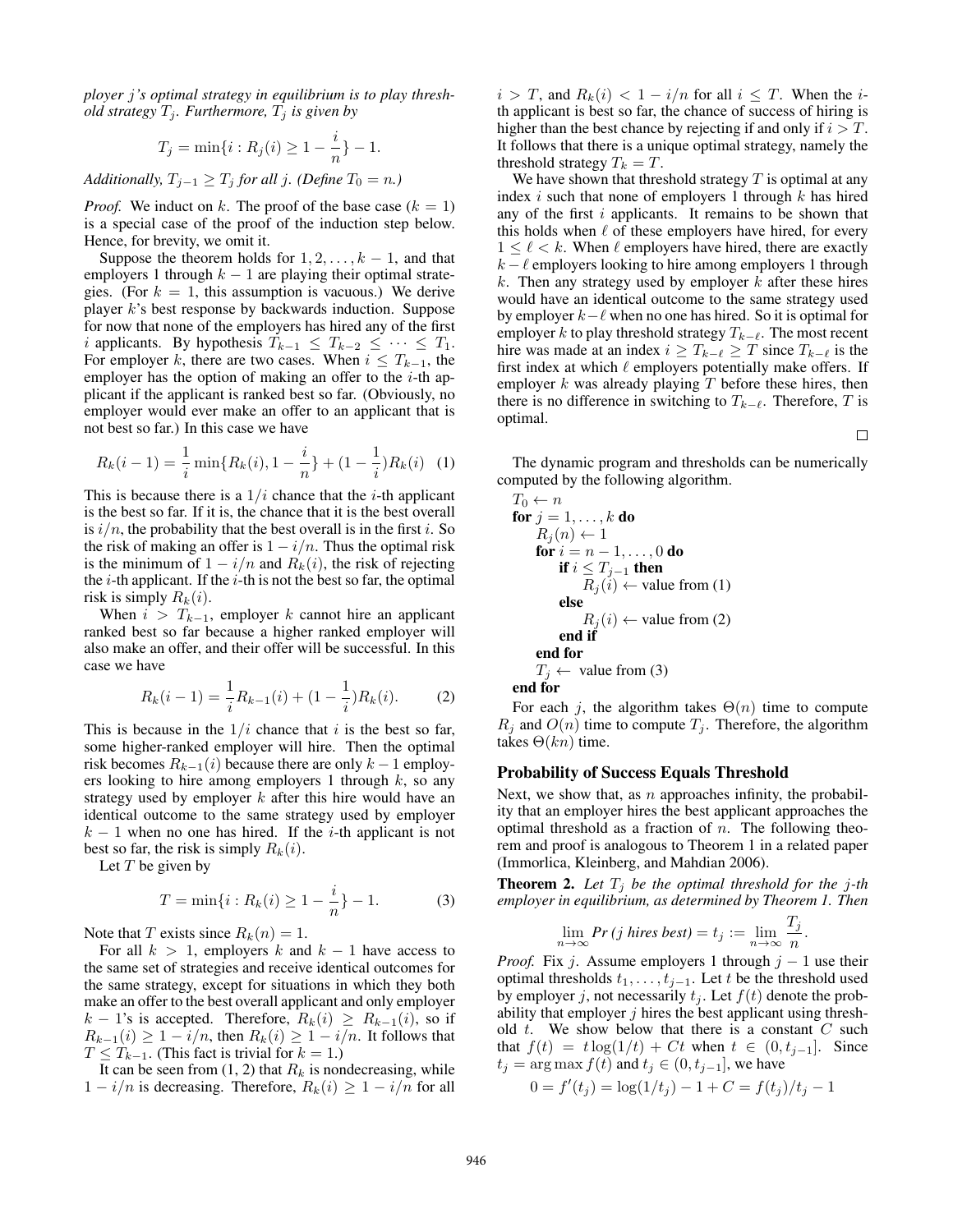so  $f(t_i) = t_i$ .

We now prove that  $f(t) = t \log(1/t) + Ct$  when  $t \in$  $(0, t_{i-1}]$ . In the discrete setting, the probability that employer j hires the best by the  $T_{j-1}$ -th applicant using strategy  $T$  is

$$
\sum_{i=T+1}^{T_{j-1}} \frac{1}{n} \frac{T}{i-1} = \frac{T}{n} \sum_{i=T+1}^{T_{j-1}} \frac{1}{i-1}
$$

which corresponds to the integral

$$
\frac{T}{n} \int_{T}^{T_{j-1}} \frac{dx}{x-1}.
$$

Using a change of variable  $x = nu$ , we get

$$
\frac{T}{n} \int_{T/n}^{T_{j-1}/n} \frac{dx}{x - 1/n}
$$

Let  $n \to \infty$ ,  $T/n \to t$ , and  $T_{j-1}/n \to t_{j-1}$ . The probability that employer j hires the best before time  $t_{j-1}$  using strategy  $t$  is

$$
t \int_{t}^{t_{j-1}} \frac{dx}{x} = t \log(1/t) - t \log(1/t_{j-1}).
$$

We now must compute the probability that employer  $j$  hires the best after time  $t_{j-1}$ , an event we denote A. Let B denote the event that employer j does not hire before  $t_{i-1}$ , which occurs if and only if employer  $j$  does not hire between  $t$  and  $t_{i-1}$ . Since A implies B, we have  $Pr(A) = Pr(A, B)$  $Pr(B) Pr(A|B)$ . Now B occurs if and only if the best applicant before  $t_{j-1}$  comes before t, so Pr(B) =  $t/t_{j-1}$ . Next, assume  $B$  occurs. Then  $A$  is independent of  $t$  because the information that employer  $j$  does not hire between  $t$  and  $t_{i-1}$  is the same as the information that employer j does not hire before  $t_{j-1}$ . That is, assuming B occurs, employer j's strategy appears identical for any  $t \le t_{j-1}$ . This implies that  $Pr(A|B)$  is independent of t. Therefore,  $Pr(A) = C't$  for some C' independent of t. Finally,  $f(t) = t \log(1/t) + Ct$ , where  $C = \tilde{C'} - \log(1/t_{j-1}).$  $\Box$ 

#### Numerical Results – Best Only

Table 1 shows the optimal thresholds for ten employers in subgame-perfect Nash equilibrium with competition when the objective is to hire the best applicant. To obtain the results in the far right column, by adapting our model to a continuous setting, we were able to derive the thresholds for the top employers in the limit as  $n$  tends to infinity. For example, the thresholds for the top 4 employers derived in this way are  $e^{-1} \approx 0.368$ ,  $e^{-3/2} \approx 0.223$ ,  $e^{-47/24} \approx 0.141$  and  $e^{-2761/1152} \approx 0.091$ . Note that, by Theorem 2, the numbers in the far right column are also equal to the limiting probability of success.

## 5 Hiring At or Above Employer Rank

In this section we develop a dynamic program for finding the subgame-perfect Nash equilibrium strategies in the competitive setting in which every employer j wants to hire *one of*

| Employer | Threshold  | Threshold      | Threshold        |
|----------|------------|----------------|------------------|
| Rank     | $(n = 10)$ | $(n = 50)$     | $(n \to \infty)$ |
|          |            | 18             | .368             |
| 2        | 2          |                | .223             |
| 3        |            |                | .141             |
|          |            | 4              | .091             |
| 5        |            | 3              | .059             |
|          |            | $\mathfrak{D}$ | .039             |
|          |            |                | .026             |
| Ջ        |            |                | .017             |
| Q        |            |                | .012             |
|          |            |                | .008             |

Table 1: Thresholds for ten employers when hiring best applicant in subgame-perfect Nash equilibrium with competition. The right column shows the values  $t_i$  (see Theorem 2).

*the top* j *applicants*. In other words, the value of the game to employer j is 1 if they hire one of the top j-ranked applicants, and 0 otherwise.

As we shall see in detail in the next section, the optimal equilibrium strategies in this setting are quite a bit more complicated. In particular, the strategy for an employer at time t depends on precisely which of the higher ranked employers have already hired at that time. Given this information, the optimal strategy specifies a set of  $j$  threshold times at which this employer becomes less and less selective: after the first threshold time, he will only hire the best so far, after the second, he will only hire one of the top two so far and so on.

### Numerical Results – Top j

We begin with some numerical results about the optimal strategies in equilibrium. In the next section, we explain the derivation of these strategies.

| <b>Hiring Status</b>    | <b>Employer Rank</b> |      |      |
|-------------------------|----------------------|------|------|
|                         |                      | 2    | 3    |
| No hires                | .368                 | .246 | .189 |
|                         |                      | .559 | .413 |
|                         |                      |      | .635 |
| Emp 2 has hired         | .368                 |      | .258 |
|                         |                      |      | .507 |
|                         |                      |      | .727 |
| Emp 1 has hired         |                      | .347 | .239 |
|                         |                      | .667 | .475 |
|                         |                      |      | .677 |
| Emps 1 and 2 have hired |                      |      | .337 |
|                         |                      |      | .587 |
|                         |                      |      | .775 |

Table 2: Thresholds for three employers when hiring at worst own rank in subgame-perfect Nash equilibrium with competition.

Table 2 shows the optimal thresholds for three employers in the subgame-perfect Nash equilibrium with competition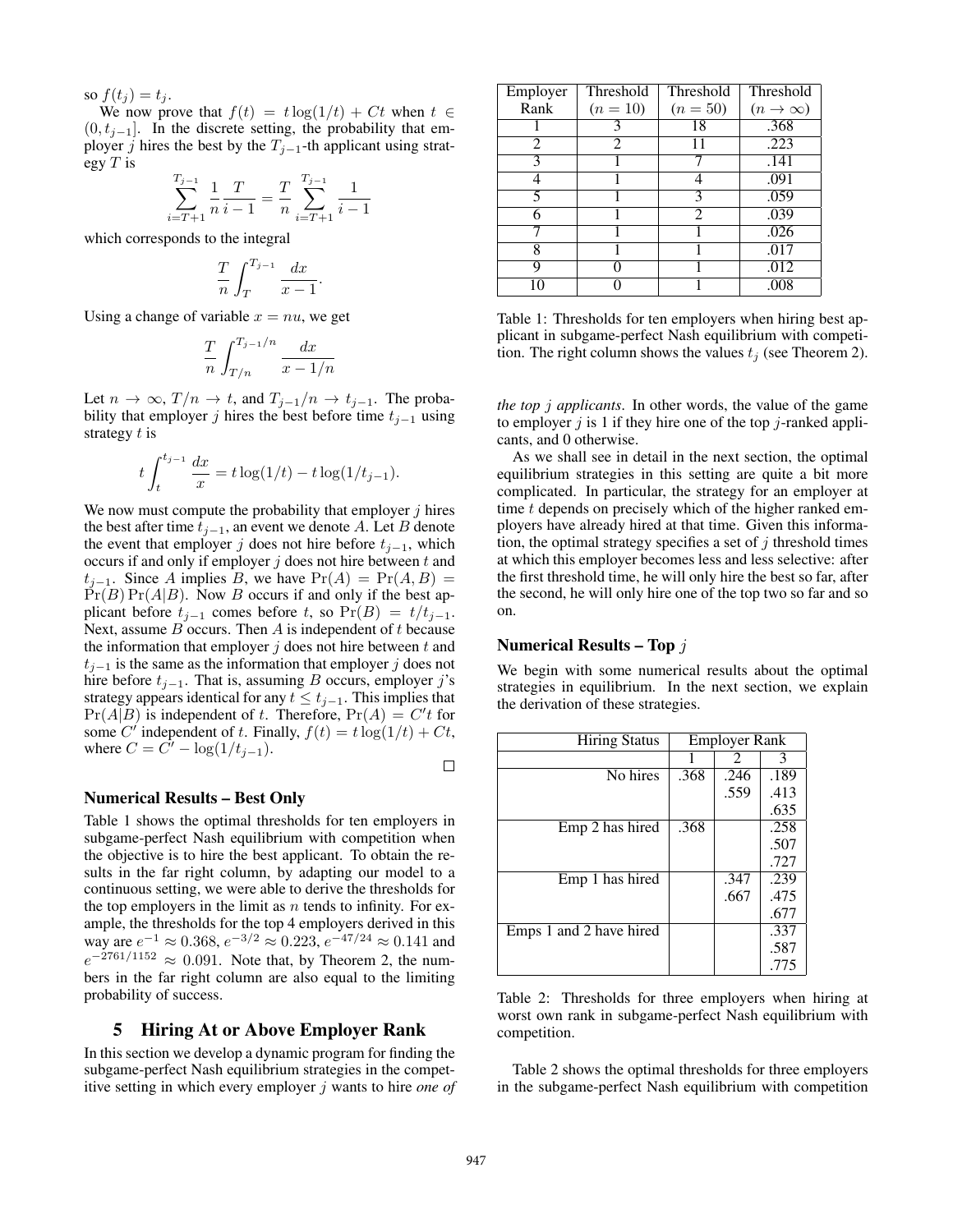as fractions of n as n approaches infinity, when employer  $j$ tries to hire one of the best  $j$  applicants. Up to three values are listed in each box. The first corresponds to the threshold for hiring the relative best, the second to hiring the second relative best, and the third to hiring the third relative best.

For example, consider the thresholds for the rank 3 employer when no one has hired. After  $.189n$  applicants have passed, the rank 3 employer should make an offer to any new applicant that is the best so far. Similarly, after  $.413n$  applicants, he should also offer to the second best so far. After  $.635n$ , he should also offer to the third best so far. However, this strategy may need to change if a hire is made by another employer. For instance, if the rank 2 employer hires someone, then these thresholds should be abandoned, and instead the rank 3 employer should use .258n, .507n, and .727n.



Figure 1: Probabilities of success for each employer using different strategies in various settings.

Figure 1 shows, for each employer in ranks 1 through 7, the probability of hiring an applicant of same or better rank for three different strategies: The highest curve is the probability of success using the optimal strategy in the absence of any competition. The second highest curve is the probability of success using the subgame-perfect Nash equilibrium with competition. The lowest curve shows the simulated probability of success using the optimal strategy that ignores competition, but in the presence of competition, for very large  $n$ . This figure shows very clearly how important it is to take the competition into account.

Table 3 shows the simulated distributions of the true ranks of hired applicants when all employers use the optimal equilibrium strategies, for very large  $n$ . For example, the rank 2 employer has a 19.1% chance to hire the best applicant, 22.6% chance to hire the second best applicant, 28.6% chance to hire the third best or worse applicant, and a 29.4% chance to hire no one. It is interesting to contrast this to employer 2's outcome when he attempts to hire only the best, that is, "move up in the world". As we saw earlier, in this latter case, his probability of hiring the best applicant is higher, in fact 22.3%, but this comes at the expense of being less likely to hire the second best, at 9.9%, and being more likely to hire nobody, at 44.2% (probabilities not shown in table).

| Hired         | <b>Employer Rank</b> |                |                   |      |      |                   |  |
|---------------|----------------------|----------------|-------------------|------|------|-------------------|--|
| Rank          |                      |                |                   |      |      |                   |  |
|               | 1                    | $\mathfrak{D}$ | 3                 | 4    | 5    | 6                 |  |
|               | 38.1                 | 19.1           | 11.8              | 7.4  | 4.1  | 2.6               |  |
| 2             |                      | 22.9           | 16.8              | 12.1 | 8.0  | 5.6               |  |
| 3             |                      |                | 18.3              | 14.9 | 10.9 | 7.8               |  |
| 4             |                      |                |                   | 14.5 | 14.4 | 10.3              |  |
| 5             |                      |                |                   |      | 13.5 | 12.7              |  |
| 6             |                      |                |                   |      |      | $\overline{12.4}$ |  |
| own<br>$\geq$ | $\overline{25.5}$    | 28.6           | $\overline{28.1}$ | 28.5 | 29.7 | 29.8              |  |
| none          | 36.4                 | 29.4           | 25.1              | 22.7 | 19.3 | 18.6              |  |

Table 3: Simulated distribution of hired applicants when hiring at worst own rank in subgame-perfect Nash equilibrium with competition.

## The Dynamic Program

Notation and Definitions: Given  $k$  employers and  $n$  applicants, at any point in time in the game, let  $x_i$  be the indicator variable for whether employer  $j$  has hired an applicant. Let  $x = (x_1, \ldots, x_k)$  be known as the hiring status. The optimal strategy for each employer depends on  $x$ , meaning it may change with time if another employer makes a new hire.

We now define several functions that all depend implicitly on *n*. Let the optimal risk  $R_i (i, x)$  be the minimum probability that employer  $j$  fails to get one of the top  $j$  applicants among all strategies that reject the first  $i$  applicants, given  $x$ when the *i*-th applicant arrives. We say  $R_j$  is defined only when  $x_j = 0$ . Let  $r_i$  be the rank of the *i*-th applicant, and let  $rr_i$  be the relative rank of the *i*-th applicant, meaning its rank relative to the first  $i$  applicants. As in the previous section, our derivation of the optimal strategy for  $j$  assumes that employers 1 through  $j-1$  are playing their optimal equilibrium strategies.

There are three auxiliary functions. Let  $HRR(i, j, x)$  be the highest relative rank of applicant  $i$  that would be hired by one of employers 1 through  $j$  who has not hired yet under  $x$ , according to optimal strategies. Let  $HRR$  equal 0 if there is no such applicant. Let  $AE(i, t, j, x)$  (accepted employer) be the rank of the employer who would offer to applicant  $i$  with relative rank  $t$  and be accepted, who has not hired yet under  $x$ , and whose employer rank is  $j$  at most. Let  $NX(i, t, j, x)$  (new x) be a copy of x but with a 1 at index  $AE(i, t, j, x)$ . Then  $NX(i, t, j, x)$  is the new hiring status after applicant i is hired. Note that  $t \leq HRR(i, j, x)$ implies that  $AE(i, t, j, x)$  and  $NX(i, t, j, x)$  exist.

**Solution:** Our aim is to compute  $R_i(0, 0)$ , the optimal initial probability of success for employer  $j$ . We start by computing the probability that the  $i$ -th applicant has worse rank than  $c$  conditioned on its relative rank. This probability follows the cumulative hypergeometric distribution,

$$
\Pr(r_i > c | rr_i = t) = \sum_{m=0}^t \binom{c}{m} \binom{n-c}{i-m} / \binom{n}{i}
$$

because we sum the probabilities of all ways in which the first *i* applicants contain  $m \leq t$  of the top *c* applicants. This quantity is nonincreasing in i.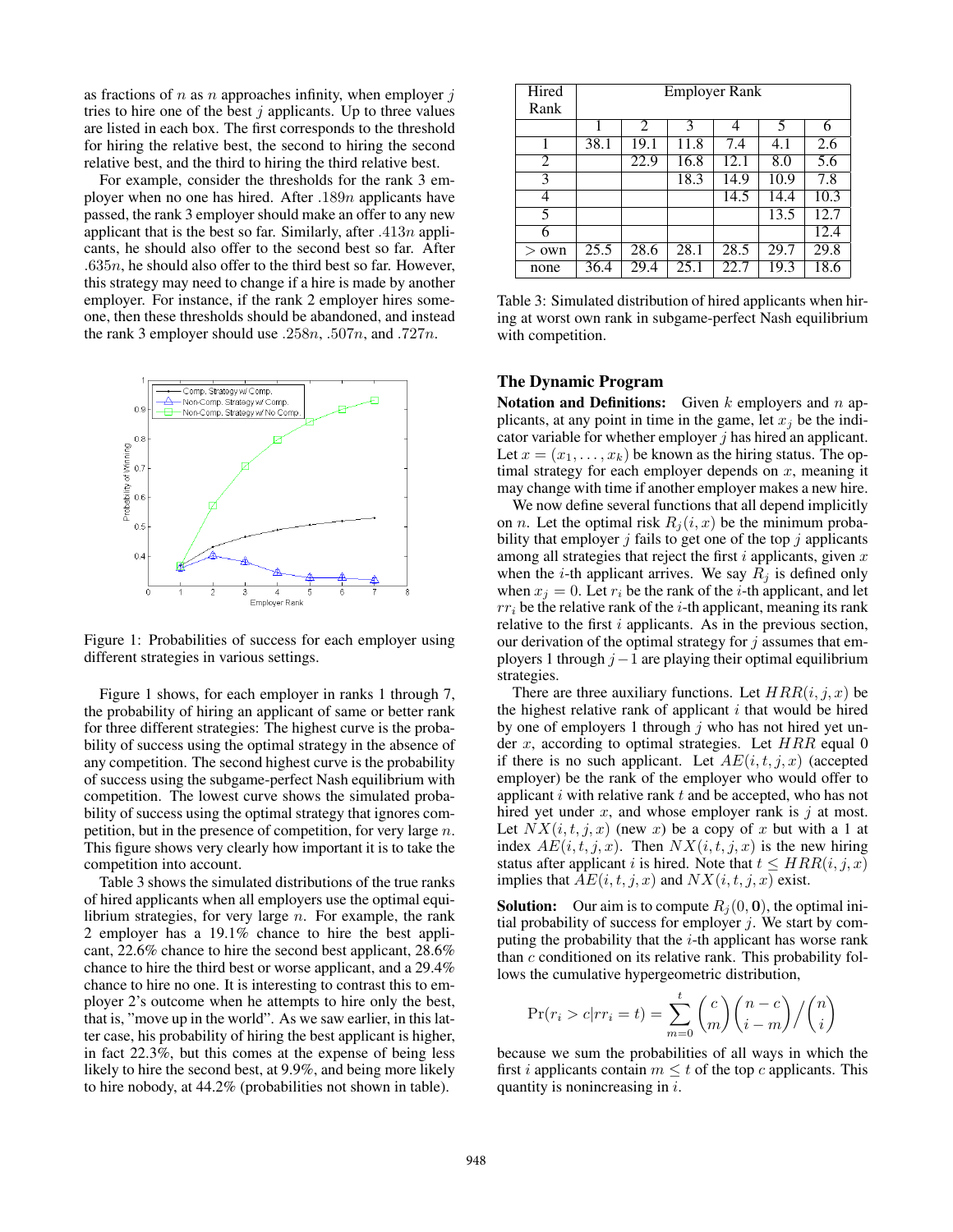The next lemma describes a dynamic program to compute  $R_i$ . The program must be computed with i decreasing from  $n$  to 0 and with the number of 1's in the first j indices of x decreasing from j to 0. Additionally, the  $R_j$ 's must be computed with increasing  $j$ .

**Lemma 3.** Let  $s = HRR(i, j-1, x)$ . We have

$$
R_j(i-1, x)
$$
  
=  $\frac{1}{i} \left\{ \sum_{t=1}^s R_j(i, N X(i, t, j-1, x)) + \sum_{t=s+1}^i \min\{R_j(i, x), \Pr(r_i > j | rr_i = t)\} \right\}$ 

*with initial condition*  $R_j(n, x) = 1$ .

*Proof.* The optimal risk when no applicants are given offers is 1, so  $R_i(n, x) = 1$ .

We condition on the relative rank  $t$  of applicant  $i$ . Now  $t$ is uniformly distributed between 1 and  $i$ , so we get the initial  $1/i$  factor. Next we explain the first sum. We consider all t that would be hired by an employer ranked better than  $j$ . This is all  $t \leq HRR(i, j-1, x)$  for the following reason. By definition  $t = HRR(i, j - 1, x)$  would be hired by a better employer than  $j$ . Then any lesser  $t$  would also be hired because if an employer is hiring relative rank  $t$ , it clearly is also hiring better relative ranks than  $t$ . For these  $t$  that would be hired by a better employer than  $j$ , the minimum risk is  $R_i(i, N X(i, t, j-1, x))$ . Clearly we must move from  $i-1$ to *i*. We also move to status  $NX(i, t, x)$  from x because x has gained a 1 somewhere to represent another employer making a hire.

For the remaining  $t$  (second sum), the relative ranks such that no better employers than  $j$  would make an offer, employer  $j$  has the choice of rejecting or hiring. If he rejects, his risk is clearly  $R_i(i, x)$  because he moves from  $i - 1$ to i and the hiring status is still x. If he hires, his risk is  $Pr(r_i > j | rr_i = t)$ , the probability that the true rank of i is worse than  $j$  given its relative rank of  $t$ . So his optimal risk is the minimum of these choices.  $\Box$ 

#### **Lemma 4.**  $R_j$  *is nondecreasing in i.*

*Proof.* Fix x, n, and j, and i. When  $rr_i = t > HRR(i, j - j)$ 1, x), we have  $\min\{R_j(i, x), \Pr(r_i > j | rr_i = t)\} \leq$  $R_j(i, x)$ . When  $rr_i = t \leq HRR(i, j-1, x)$ , we claim that  $R_j(i, N X(i, t, j-1, x)) \leq R_j(i, x)$ . The hiring status for the left term is  $x' = N\ddot{X}(i, t, \dot{j} - 1, x)$ . Its only difference from the hiring status  $x$  for the right term is that exactly one additional employer has made a hire in  $x'$ . In other words, the employer faces strictly less competition when the hiring status is  $x'$  than  $x$ , in the sense that fewer of its offers would be turned down in favor of offers from better-ranked employers. Therefore, the optimal strategy for  $x$  cannot do better than the optimal strategy for  $x'$ . Since  $R_j$  represents the chance that an optimal strategy loses, it must be that  $R_j(i, x') \leq R_j(i, x)$ . Then every term in the formula from Lemma 3 for  $\tilde{R}_j (i - 1, x)$  is at most  $R_j (i, x)$ .  $\Box$ 

These lemmas imply the optimal strategy.

Theorem 5. *Given* n *applicants, a hiring status* x*, an employer rank j, and an applicant relative rank*  $t \leq j$ *, there is an integer*  $T_{it}(x)$  *such that it is optimal for employer j to make an offer to an applicant of relative rank* t *if and only if the applicant arrives after position*  $T_{it}(x)$ *.* 

*Proof.* It is optimal for employer  $j$  to offer to the  $i$ -th applicant with  $rr_i = t$  if and only if  $R_i(i, x) \geq \Pr(r_i > j | rr_i =$ t), meaning when the risk  $R_j(i, x)$  of rejecting the applicant is greater than or equal to the risk  $Pr(r_i > j | rr_i = t)$  of hiring. Now  $R_j$  is nondecreasing in i and  $Pr(r_i > j | rr_i = t)$ is nonincreasing in  $i$ . Thus if this condition is satisfied for some i', then it is satisfied for all  $i > i'$ . Then we are done by letting  $T_{jt}(x)$  be the position preceding the first such i,

$$
T_{jt}(x) = \min\{i : R_j(i, x) \ge \Pr(r_i > j | rr_i = t)\} - 1.
$$

## Computing the Auxiliary Functions:

**Lemma 6.**  $HRR(i, j, x) = \max_{t,\ell} t$  *such that*  $T_{\ell t}(x) < i$ ,  $1 \leq t \leq \ell \leq j$  and  $x_{\ell} = 0$ .

*Proof.* Interpret t as the relative rank of applicant i and  $\ell$  as the rank of an employer. Constraint 1 says that  $i$  must be after threshold  $T_{\ell t}(x)$  so that employer  $\ell$  is seeking to hire people of relative rank  $t$ . Constraint 2 says that the relative rank t is at most  $\ell$  because employer  $\ell$  only ever wants relative ranks better than  $\ell$ . Constraint 3 says that employer  $\ell$ has not hired.  $\Box$ 

**Lemma 7.**  $AE(i, t, j, x) = \min_{\ell} \ell$  such that  $T_{\ell t}(x) < i$ ,  $t \leq \ell \leq j$  and  $x_{\ell} = 0$ .

*Proof.* The argument is similar to the previous lemma.  $\Box$ 

Unfortunately, we have no closed-form description of these strategies, and the complexity of solving for the  $j$ -th highest ranked employer strategy is  $O(2^{j}n)$ , since to be a best response, he must change his strategy depending precisely on which subset of higher ranked employers have already hired someone. It is an interesting open question whether there are other equilibria that are simpler.

## 6 Conclusion

We examined two extensions of the secretary problem that added competition between employers to hire the best secretaries. Optimal strategies to both problems were found via dynamic programming. In the optimal strategies, lowerranked employers started hiring earlier, while higher-ranked employers had more freedom to choose and waited longer.

Numerous interesting open questions are introduced by altering or extending the model considered here: For example, what if the applicants do not disappear forever, but rather are strategic in their decision-making, holding out for future better offers? What if employers can specify deadlines for the acceptance of an offer? What happens when salaries are introduced? What do the equilibria of these more realistic games look like?